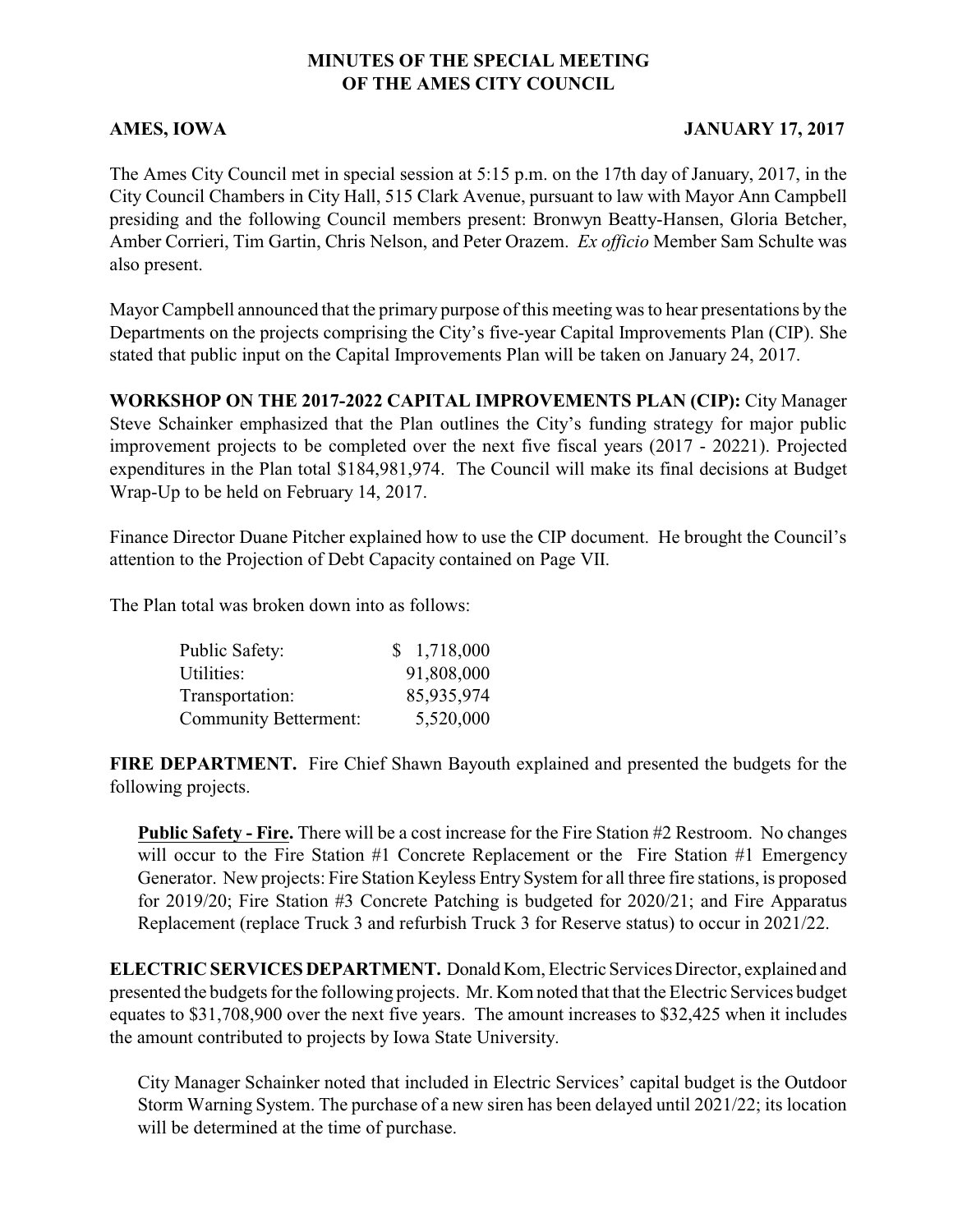**Electric Administration:** There is \$1,200,000 programmed for Demand Side Management Energy Conservation Programs in each of the five years (2017/18 to 2021/22). The equates to 18.5% of the capital budget over the next five years.

**Electric - Distribution & Transmission.** Three projects are planned under the Transmission portion of the budget: Top-O-Hollow Substation Expansion, Ontario Substation 69kV Breaker Addition, and 69 kV Transmission Reconstruction. On the Distribution side, six projects are planned: Street Light LED Retrofits, Electric Distribution Parking Lot, Dayton Avenue Substation Upgrade, Mortensen Road Feeder Reconstruction, Mortensen Road Transformer Protection, and Vet Med Substation Switchgear Upgrade. These improvements total 31.2 % of Electric's proposed CIP budget.

**Electric - Power Plant.** The Power Plant Relay/Control Replacement has been delayed. The Engineering will occur in 2016/17 with construction in 2018/19 and 2019/20.

**Electric - Power Plant Maintenance.** Eleven projects have been planned for 2017/18 through 2020/21, as follows: Unit #7 Boiler Tube Repair, Unit #7 Turbine Generator Overhaul, Ash Pond, RDF Bin Work (new project), Power Plant Building Modifications (to include a security system and bring into ADA compliance), Power Plant Fire Protection System, Unit #8 Turbine Generator Overhaul, Unit #8 Precipitator Reconstruction, Combustion Turbine #2 Controls Upgrade, Underground Storage Tanks, and Coal Yard Reclamation. These projects equate to 22.4% of Electric's five-year CIP budget.

City Manager Schainker pointed out that solar is not included in the CIP as it had been decided by the Council to direct that the private sector will actually construct the system. The City will pay for operating costs.

**WATER AND POLLUTION CONTROL.** John Dunn, Director of Water and Pollution Control, emphasized that, for the first time in 11 years, a new Water Treatment Plant is not included in the CIP. It is scheduled for substantial completion in Late May 2017. A public open house will be planned for Fall 2017.

Mr. Dunn presented the budgets for the following projects.

**WaterProduction/Treatment.**Low-HeadDam(RiverValleyPark) Modifications were detailed. It is hoped that grant funding will be received to help offset the costs. The Dam serves an essential function during periods of sustained drought. Benefits of the improvements would also include increasing the recreational opportunities for kayakers, creating an opportunity for fish migration upstream past the Dam, and new bank-side park amenities in the immediate vicinity of the Dam.

Other projects described were: Advanced Metering Infrastructure, Water Plant Facility Improvements, Ada Hayden Water Quality Study, Water Supply Expansion (new) , Wellhead Rehabilitation (new), Well Field StandbyPower, Old Water Treatment Plant Demolition, and the Lime Lagoon Expansion. A new project, Distribution System Monitoring Network, will install a network of sensors in the drinking water distribution system to monitor pressure fluctuations in real time. It is planned to occur in 2021/22.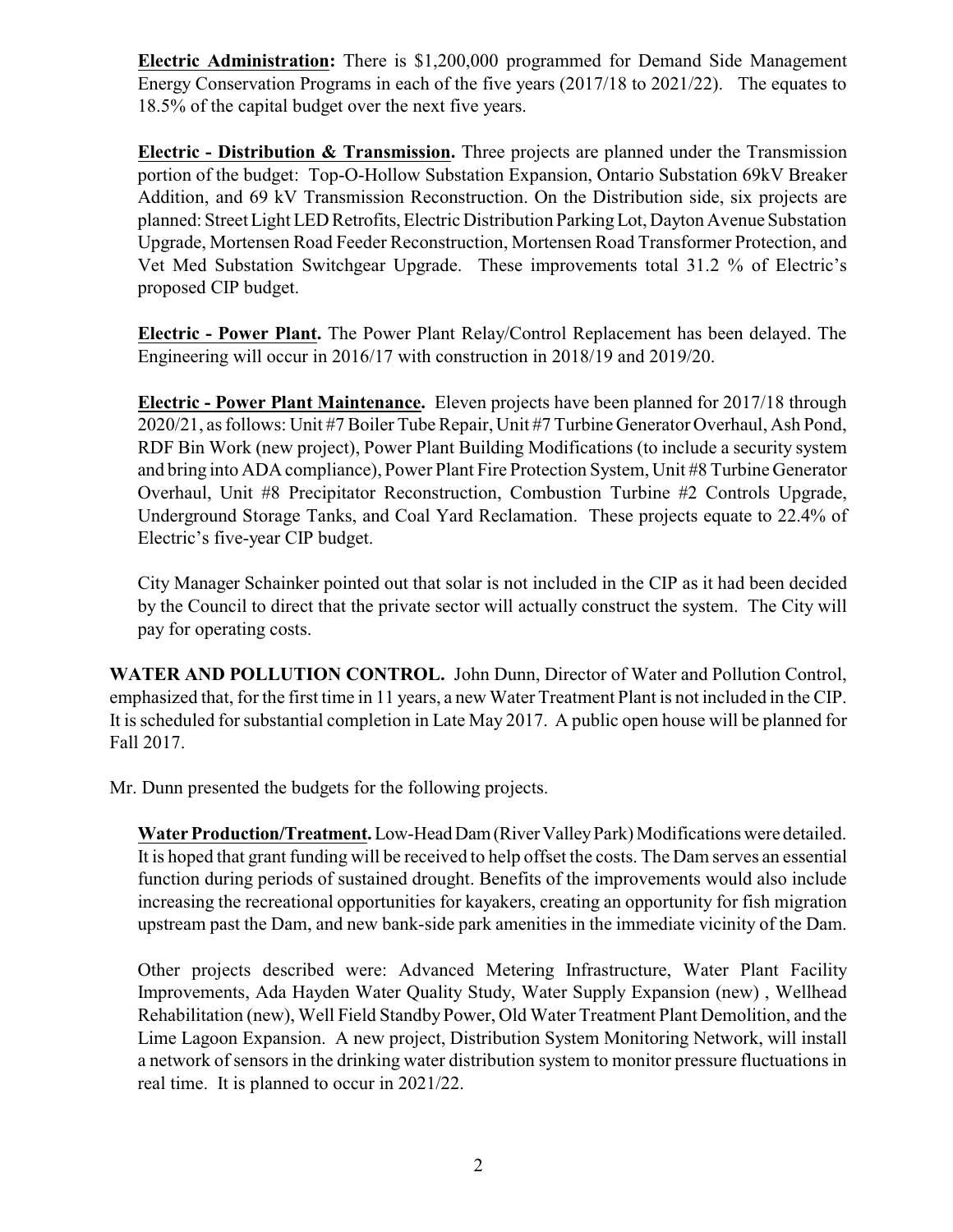**WPC - Utilities.** Seven projects are scheduled: The Nutrient Reduction Modifications has been delayed. The Preliminary Engineering Report will occur in 2017/18; however, it is estimated that the final design won't occur until 2021/22 to 2024/25 with construction in 2022/23 to 2024/25. Mr. Dunn noted that the Iowa NRS goal for municipal wastewater systems is to cut phosphorous discharge by 3/4 and nitrogen discharge by 2/3. The anticipated statewide cost is \$1.5 billion over 20 years. For Ames, the anticipated capital cost is \$35 million. It was stated that the City is actively pursuing other innovative approaches, such as Algal Biomass Production from highstrength side stream.

Projects that continue to be included in the CIP are Digester Improvements, Co-Generation System Maintenance, WPC Plant Facility Improvements, Clarifier Maintenance, Structural Rehabilitation, and Flow Equalization Expansion.

**Water Distribution**. Two projects are planned. Highlighted was the Campustown Public Improvements Program, which is designed to complement the current revitalization projects in Campustown.

**PUBLICWORKS DEPARTMENT.** John Joiner, Public Works Director, presented the budgets for the following projects.

**Utilities - Water Distribution:** Water System Improvements is an ongoing project, with \$1,300,000 budgeted in each of the five years to replace water mains in areas that experience rusty water problems and to provide for installing larger distribution mains in areas that have 4" supply lines. Campustown Public Improvements will identifypublic improvements that will complement the current revitalization projects in Campustown. It is anticipated, based on the age of the infrastructure and the increased demand from redevelopment, updated water, storm, and sanitary mains will be constructed. The location will be Welch Avenue from Lincoln Way to Knapp Street and Lincoln Way from Hayward Avenue to Welch Avenue. Design will commence in 2018/19 with the City's construction following in 2019/20.

**Utilities - Sanitary Sewer System.** Annual programs: Sanitary Sewer Rehabilitation and Clear Water Diversion will continue with no changes.

**Utilities - Storm Water Control**. Six projects are planned: Storm Water Erosion Control Program, Low-Point Drainage Improvements, Storm Water Improvement Program, Storm Water System Analysis, Storm Water Facility Rehabilitation, and Storm Water Quality Improvements.

**Utilities - Resource Recovery Plant (RRP).** Five proposed projects will occur as part of the Resource Recovery System Improvements throughout the five years of the CIP. A new project, Waste Diversion Enhancements, will occur after a Study is conducted in 2016/17.

**Transportation - Streets Engineering.** Eleven projects are being proposed under this Program. The extension of Grand Avenue from Lincoln Way to South 16<sup>th</sup> Street is a transportation priority and has been moved up in the CIP since grant funds have been received. A new project, South Duff Avenue Improvements will include widening of South Duff Avenue/U. S. Highway 69 to three lanes through Ken Maril Road, the installation of a traffic signal at Crystal Street, and the extension of a shared use path to Ken Maril Road. Annual programs: Asphalt Street Pavement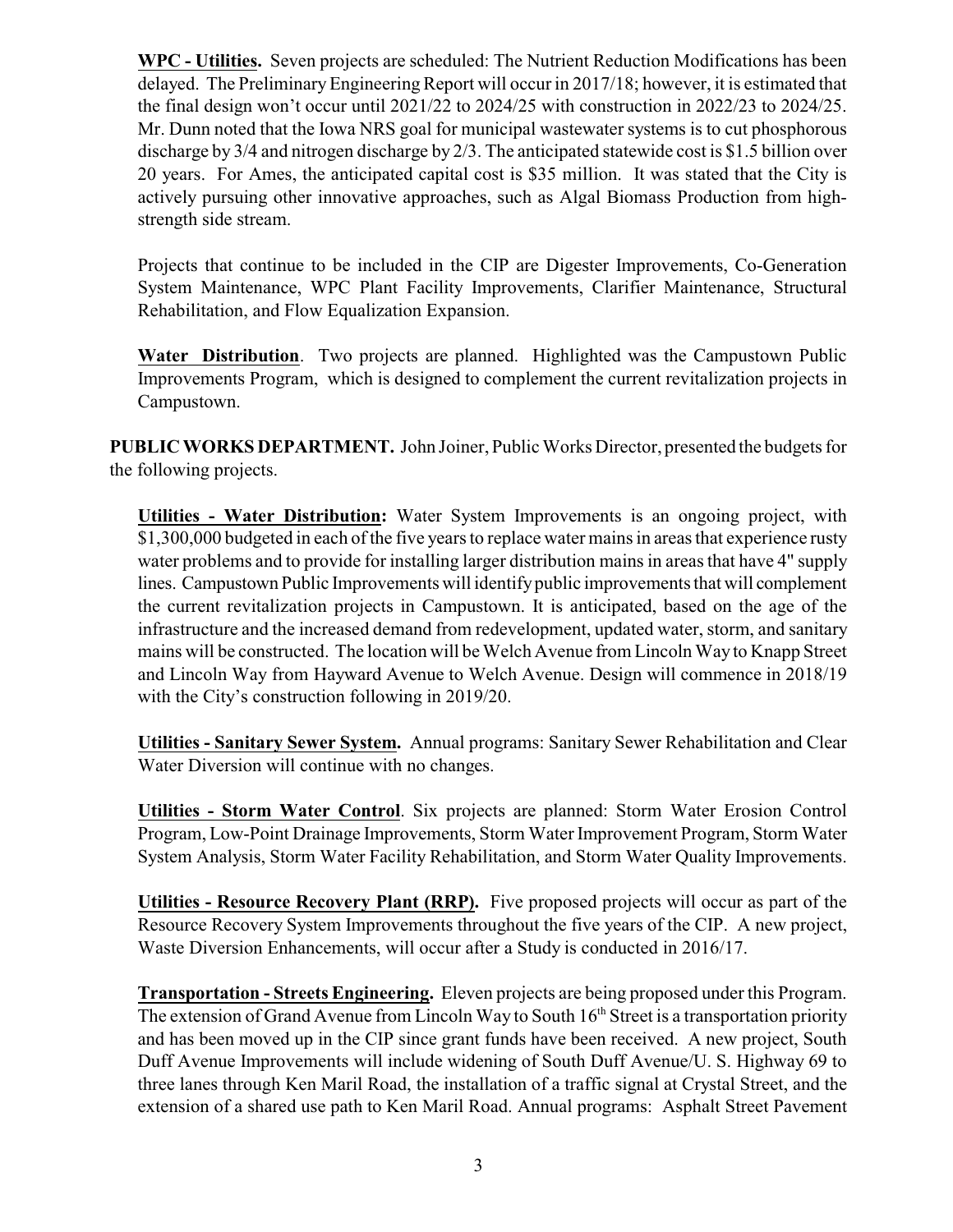Improvements, Collector Street Pavement Improvements, Asphalt Street Pavement Improvements, Downtown Street Pavement Improvements, Seal Coat Street Pavement Improvements, Concrete Pavement Improvements, and CyRide Route Pavement Improvements will continue throughout the five years of the CIP. Two other projects were explained: Right-of-Way Restoration, Cherry Avenue Extension,

**Transportation - Shared Use Paths.** A Shared Use Path Summary was given. The average expenditure in each fiscal year is \$1,484,160. Three programs were explained: Shared Use Path System Expansion, Multi-Modal Roadway Improvements, and Shared Use Path Maintenance.

**Transportation - Traffic Engineering.** Eight projects are planned - Annual Programs: Traffic Signal, AccessibilityEnhancements, Traffic EngineeringStudies; West Lincoln WayIntersection Improvements (construction of five-lane section between Marshall Avenue and Franklin Avenue) will occur in 2017/18; data collection will continue under the Regional Transportation Count Program; and the Intelligent Transportation System Program will be delayed to 2018/19 through 2021/22. The Traffic Calming Program will continue. The 2017/18 (various locationsin the area of the College Creek/Old Ames Middle School Neighborhood) location is part of a City Council referral of a request by the neighborhoods to evaluate traffic safety in response to development on the Old Ames Middle School properties. A new project, U. S. Highway 69 Improvements, will occur in 2018/19 with preliminary design, generation of a detailed cost estimate, and funding sources identified for intersection improvements and traffic signal at South Duff and U. S. Highway 30 Eastbound Off-Ramp.

**Transportation - Street Maintenance.** There are five projects planned: Main Street Sidewalk Paver Replacement (new); Annual Programs: Pavement Restoration and Neighborhood Curb Replacement will continue. The Right-of-Way Appearance Enhancements Program has been delayed due to waiting for the Lincoln WayCorridor Plan to be completed and to coordinate with the Campustown Public Improvements project. The Bridge Rehabilitation Program will begin in 2019/20 with the 6<sup>th</sup> Street Bridge over the UPRR and Minnesota Avenue Bridge.

**Transportation - Airport.** Airport Improvement projects in the CIP begin in FY 2017/18 and represent the steps necessary to extend the main runway 01/19 from approximately 6,000 feet to 8,000 feet.

Director Joiner noted that in 2017/18, the Airport Road sidewalk (Ames Municipal Airport frontage) will be constructed in 2017/18 under the Accessibility Enhancement Program.

**Community Enrichment - Public Works.** Municipal Cemetery Improvements will include a Columbarium Expansion in 2017/18 and a Scattering Garden and walking path in 2018/19.

Council Member Betcher asked which segments of the CIP are impacted by the change to place the Municipal Cemetery under Parks and Recreation instead of Public Works. Director Joiner said that, should the City Council approve the reorganization, the changes would mainly impact staffing; that will be covered under the Operating Budget discussions.

Council Member Beatty-Hansen stated that the comments most often made to her are about the intersection at 13<sup>th</sup> and Grand, and specifically, that there is no left-turning arrow. Director Joiner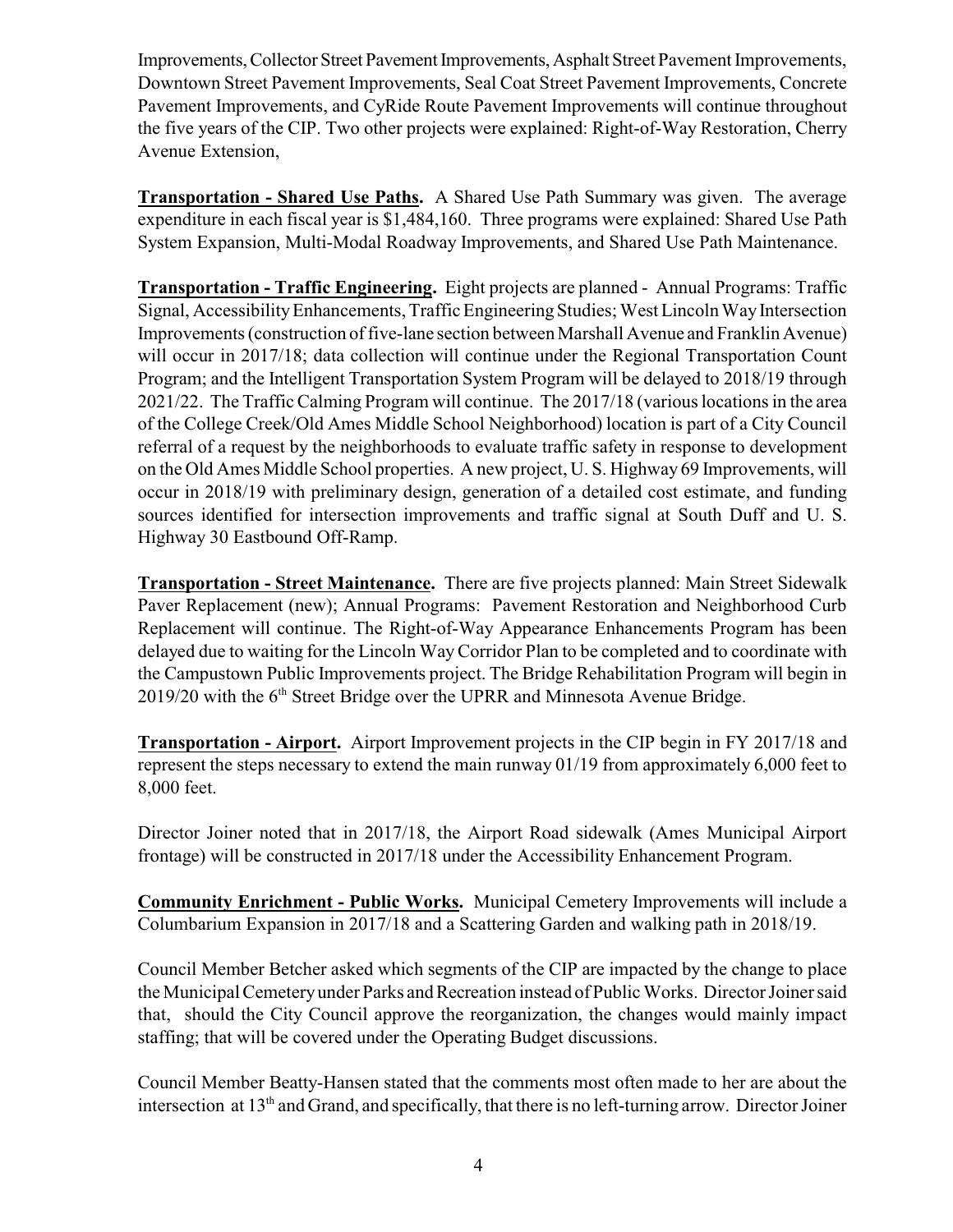answered that improvements to that intersection be pursued; however, the Council at that time, decided not to move forward with that project, but to work with timing improvements. At the inquiry of Mayor Campbell, according to Traffic Engineer Damion Pregitzer, at peak hour, that intersection is at Level Service F. He stated that it is part of the 2040 Long-Range Transportation Plan, but there are no plans in the works for changes to that intersection.

Council Member Gartin expressed his desire to fill in the gaps in the sidewalks in the Old Town Neighborhood. He would like to set aside a small amount of money for a pilot program to assist homeowners with the cost of the construction or repair of sidewalks. Mr. Gartin shared that he had asked the Old Town Neighborhood Association to put together an inventory of the locations of the gaps, and it is being worked on over the winter. Council Member Orazem recalled that he has also pointed out that an area that lacks connectivity is Mortensen Road. He feels that area is more important. CityManager Schainker said that if Council directed, a new program would have to be created. It was noted that sidewalks have always been the homeowners' responsibility. Council Member Beatty-Hansen added that they may be the homeowner's responsibility, but it is not being done. Mr. Schainker offered that the topic could be raised at the January 24 Council meeting during the CIP Public Hearing.

Transit Director Sheri Kyras advised that CyRide has reduced its capital improvements programs significantly due to having to significant increases in its Operating Budget from the requirements of the Affordable Care Act. This has resulted in an unbudgeted expense of \$340,000. CyRide will be deferring capital improvements for one to three years. Ms. Kyras presented the budgets for the following projects.

**Transportation - Transit.** Five projects were described: Vehicle Replacement, Building Expansion and Modernization, CyRide Shop/Office Equipment, Bus Stop Improvements, and Technology Improvements. Ms. Kyras pointed out which projects were proposed to be delayed due to the increase in costs from Affordable Care Act compliance.

Keith Abraham, Director of Parks and Recreation, presented the budgets for the following projects.

**Parks & Recreation.** Park System/Facility Improvements will occur at a variety of City parks throughout the five years of the Plan. An additional feature will be added to Furman Aquatic Center in 2017/18 and a shelter will be constructed adjacent to the parking lot in 2021/22. The current clubhouse, which was moved to the site in 1970, will be removed and a larger community room would be constructed at Homewood Golf Course. Maintenance items for the Ames/ISU Ice Arena will be done each year from 2017/18 to 2020/21. The Sunset Ridge Neighborhood Park will be constructed in 2017/18. From 2017/18 to 2021/22, ADA Transitional Plan improvements will be made. The City and Ames Community School District will continue to contribute \$50,000 towards maintenance of the Municipal Pool in 2017/18 and 2018/19. Engineering/design for the Moore Memorial Park Pedestrian Bridge over Squaw Creek will occur in 2019/20. It is anticipated that the Bridge will be constructed in 2020/21. Council Member Betcher shared that she had heard that flatbed train cars had been repurposed successfully in other areas for bridge construction, rather than build the bridge from traditional materials. Playground Equipment Improvements, Ada Hayden Heritage Park (a wetland overlook), and Rose Prairie Park Development in 2021/22 were also described.